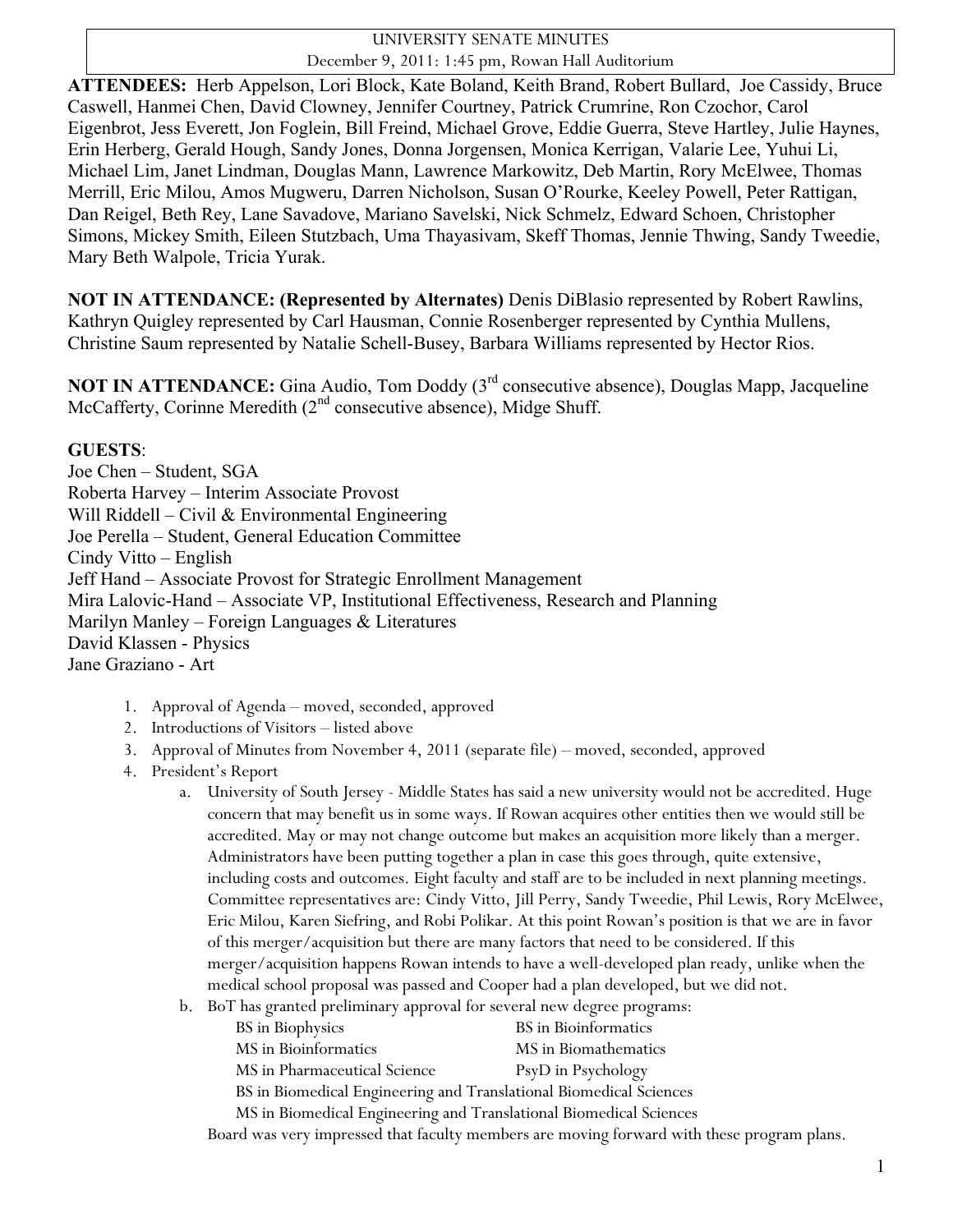- **5.** Open Period: Jeff Hand, Associate Provost for Strategic Enrollment Management Been here for only a few months. Oversees Admissions, Financial Aid and Information Technology. Priority problem areas – our technology is outdated, we need more scholarships, our communication is muddled - we need better branding. Already have been successful at getting \$3 million allocated toward scholarships. Also got money for information/relation management tools to be put in place to get Rowan recruiting and admission information in front of targeted prospective students and develop relationships thru technology. Aims to better target who we need and work to recruit them, and have scholarship money to offer them. Communications with students can be logged with new program. We can collect information on student interests, digitize all our information and use less paper. New Rowan website to be rebuilt from the beginning. System called Drupal, departments can update their info, but limit access to the technology of it. Web services will keep it up with the redesign process, for the overall look and feel. Drupal is a website content management system. Will collect input from people on campus about look and feel of website. Can change look and fell from time to time, so it is not static. As these tools come on line we can have more control over growing certain majors. Jenn Bell, Al Betts, Luis Tavarez report to him. Looking at dramatic changes in next two years, # of applicants should go up dramatically, higher SAT's etc. Planning to increase number of transfers and decrease number of freshmen. Regarding the problem of having classes available for the transfers, Roberta is working on this. Jeff will have responsibility for retention in the future. Plan is to up our student average SAT scores to 1220 in 3 years. Regarding revenue – plan is to increase number of international, out-of-state and transfer students to make up the revenue. Plan to have smaller freshmen class to help increase average SAT of students. Will work with fine and performing arts departments that usually do most of the recruiting of their own students.
- 6. Presidential Search Committee Update (page 4) Recent email said this search is closed. However, they will allow two representatives from Senate, one from AFT, one from IFTE and from CWA, to be present for inperson interviews of the three final candidates. Rules for these representatives include: 1 hour meeting, confidentiality statement to be signed, be present Dec. 16, 19 and 20, from 7 to 8 pm. Representative will get to meet the candidates, may or may not give feedback. Other members of the board will be there, not search committee members. Eric Milou, Skeff Thomas, Rory McElwee, Peter Rattigan, nominated. Eric Milou elected by first ballot and Rory McElwee elected by second ballot.
- 7. Standing Committees & Task Forces
	- a. Curriculum Committee (pages 5-6) no Process C proposals so no senate votes needed this meeting.
	- b. General Education Proposal Committee here to present a conceptual model, 11 people presenting. View model, look at the big picture. Moved and seconded. Discussion, new courses to be created to have more integrative courses across disciplines. Faculty will be involved in developing curricular model. Quantitative Literacy a revised category heading. Vote taken, proposal passed with two in opposition and one abstention.
	- c. University Budget and Planning Committee Report University budget process is starting; a much more detailed process than in the past. Much more open about information but promised info is not up on web yet. Administration is anxious for comments from the committee. Budget for this year, has been adopted with a small deficit. We are now operating with a surplus, due to suspension of increments and increase in enrollment by 400 students primarily going into existing empty seats or taught by adjuncts. Surplus may not last. Decision on increments is up in negotiations could make a big difference. CGCE revenues are down. Board of Trustees doesn't understand why these funds are separate, something could happen there. Stockton is doing more CGCE type course. Stockton has advertised their programs in The Whit and lots of Rowan students got invited to a Stockton event. Budget-related info we get now is much more complete. Budget of Tech Park now has a somewhat balanced budget. However, Tech Park rents land from the university for only \$1,000 a year.
- 8. Old Business
- 9. New Business:
	- a. Michael Grove from Bio. Talked about conflict between sciences and administration/BoT. Letter submitted to administration, then sent letter directly to board. Board replied that cost savings of \$300,000 is now to be taken out of department budgets with each department being docked one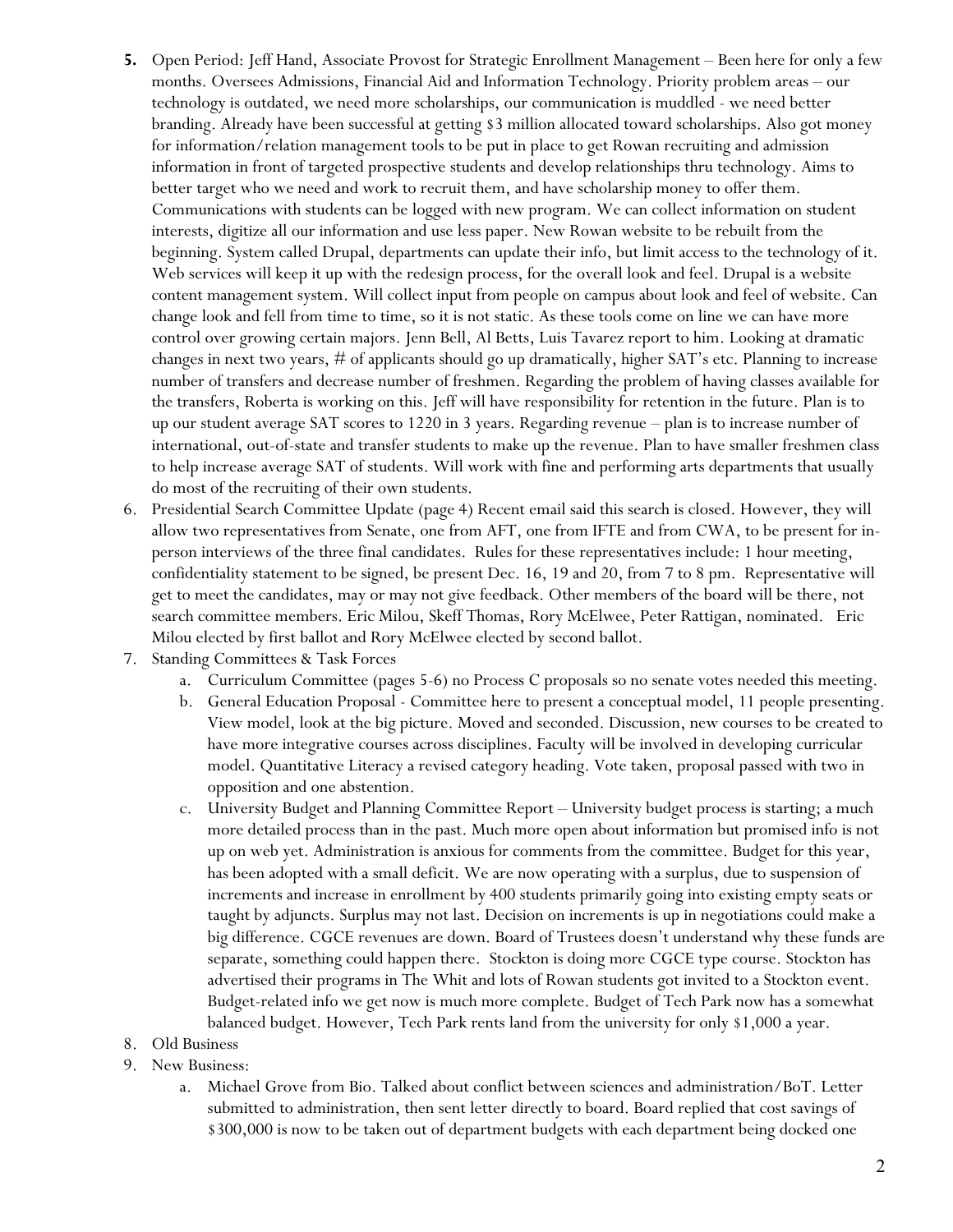fulltime temp or full time line. Negotiations taking place with Provost. Asking for senate to be involved with a task force. Eric – resolution in spring by senate to form such a taskforce. Jim proposed compromise. Eric suggested that we should stop the rhetoric and get people in a room and organize a solution.

- b. David Clowney regarding presidential search, forward suggestions for questions and strategies to Eric and Rory
- 10. Adjournment 3:10PM.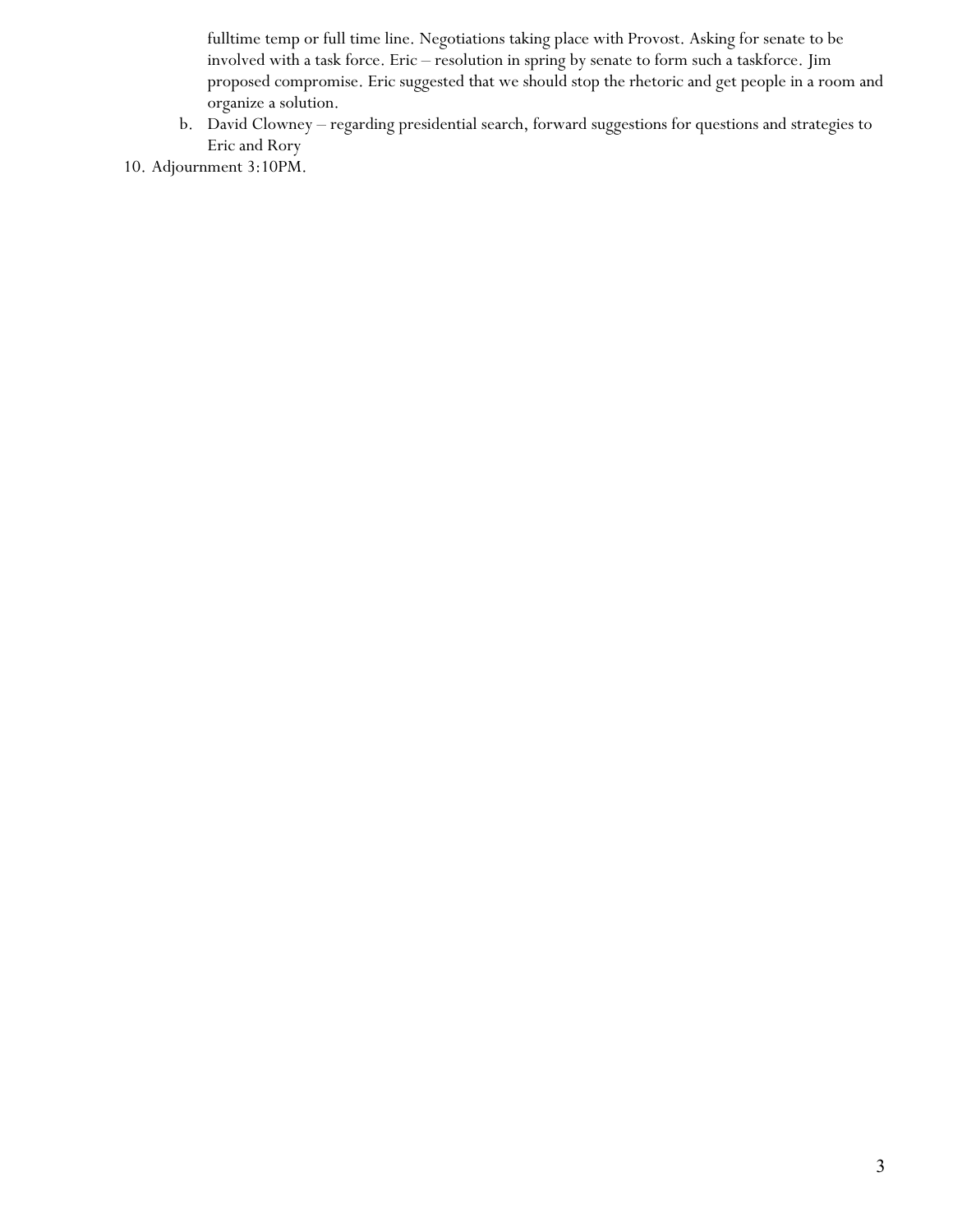November 15, 2011

Dear Members of the Rowan University Community,

We are pleased to provide you with an update regarding Rowan University's presidential search.

The President Search Committee is in the midst of our interviewing process, which involves multiple meetings with a very diverse slate of strong candidates, who were chosen from a pool of more than 90 candidates from around the country. The interview process will continue over the next couple of months as we take seriously our charge to identify the strongest candidates to lead the University most effectively. We are also conducting reference checks and extensive background checks as part of the process.

At the appropriate point, the Search Committee will identify finalists to recommend to the Board. No decisions have been made on the timing of the next steps, as it will largely depend on the number of finalists, their specific concerns, and the on-going decisions at the state level concerning the future of higher education in the State and how that might have an impact on Rowan.

Thank you for your patience and understanding regarding the reality that a search of this sort requires great confidentiality at this stage in order to attract and retain the strongest possible candidates in the search. We assure you that the search is on track and going very well. We appreciate the trust that has been placed in us for this important work.

**Dennis DiFlorio and Virginia Rowan Smith Presidential Search Committee Co-chairs**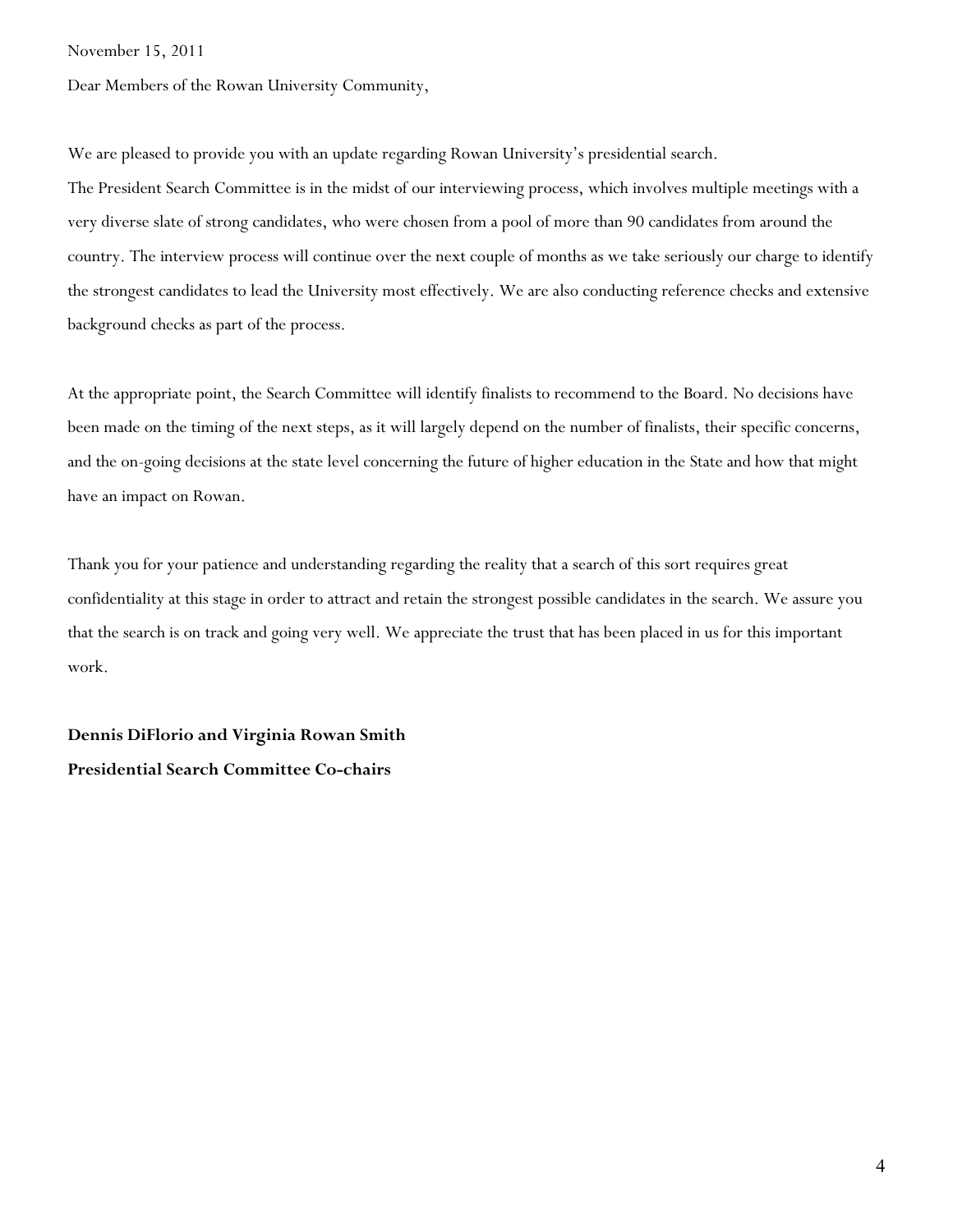## **Approved Curriculum Proposals November 28, 2011**

Process A Proposals

| SCC#            | College     | Department       | Proposal title                                     | U/G          | Change requested            |
|-----------------|-------------|------------------|----------------------------------------------------|--------------|-----------------------------|
|                 |             |                  |                                                    |              | Minor curricular            |
| $11 - 12 - 200$ | Comm        | PR/Advertising   | Advertising in the Workplace                       | U            | changes<br>Minor curricular |
| $11 - 12 - 201$ | Comm        | PR/Advertising   | <b>Advertising Minor</b>                           | $\mathbf{u}$ | changes                     |
|                 |             |                  |                                                    |              | Minor curricular            |
| $11 - 12 - 202$ | Comm        | <b>RTF</b>       | Techniques of Documentary Filmmaking               | $\mathbf{u}$ | changes                     |
|                 |             |                  |                                                    |              | Minor curricular            |
| $11 - 12 - 203$ | Comm        | Comm. Studies    | Communication Studies Research Methods             | $\mathbf{u}$ | changes                     |
| $11 - 12 - 204$ | Comm        | Comm. Studies    | Nonverbal Communication                            | $\mathbf{u}$ | New non gen-ed              |
| $11 - 12 - 400$ | Engineering | Mechanical       | Removal of ME courses from catalog                 | G            | Minor curricular<br>changes |
|                 |             |                  |                                                    |              | Minor curricular            |
| $11 - 12 - 402$ | Engineering | Mechanical       | Change catalog descriptions-2 courses              | G            | changes                     |
|                 |             |                  |                                                    |              | Minor curricular            |
| $11 - 12 - 403$ | Engineering | Mechanical       | Change catalog descriptions-2 courses              | U            | changes                     |
| $11 - 12 - 404$ | Engineering | Civil            | Sustainable Technologies for Built Environments    | $\mathbf{u}$ | New non gen-ed              |
|                 |             |                  |                                                    |              |                             |
| $11 - 12 - 405$ | Engineering | Electrical/Comp  | Systems, Devices and Algorithms in Bioinformatics  | U            | New non gen-ed              |
| $11 - 12 - 406$ | Engineering | Electrical/Comp  | Principles of Electric Circuit Analysis            | $\mathbf{u}$ | New non gen-ed              |
| $11 - 12 - 407$ | Engineering | Electrical/Comp  | Signals and Systems                                | U            | New non gen-ed              |
|                 |             |                  |                                                    |              |                             |
| $11 - 12 - 408$ | Engineering | Electrical/Comp  | Modules in Electrical and Computer Engineering     | U            | New non gen-ed              |
|                 |             |                  | Advanced Topics in Systems, Devices and Algorithms |              |                             |
| $11 - 12 - 409$ | Engineering | Electrical/Comp  | in Bioinformatics                                  | $\mathbf G$  | New non gen-ed              |
|                 |             |                  |                                                    |              | Minor curricular            |
| $11 - 12 - 410$ | Engineering | Electrical/Comp  | ECE Changes (minor)                                | U            | changes<br>Minor curricular |
| $11 - 12 - 412$ | Engineering | Chemical         | <b>Chemical Engineering Courses</b>                | U            | changes                     |
| $11 - 12 - 413$ | Engineering | Mechanical       | Introduction to Nanotechnology                     | U            | New non gen-ed              |
| $11 - 12 - 414$ | Engineering | Mechanical       | Principles of Nanotechnology                       | $\mathbf G$  | New non gen-ed              |
| $11 - 12 - 501$ | <b>FPA</b>  | Theatre/Dance    | Stagecraft V                                       | U            | New non gen-ed              |
| SCC#            | College     | Department       | Proposal title                                     | U/G          | Change requested            |
| $11 - 12 - 502$ | <b>FPA</b>  | Theatre/Dance    | Stagecraft VI                                      | U            | New non gen-ed              |
|                 |             |                  |                                                    |              | Minor curricular            |
| $11 - 12 - 503$ | <b>FPA</b>  | Theatre/Dance    | Dance Theatre Track                                | U            | changes                     |
| $11 - 12 - 506$ | <b>FPA</b>  | Theatre/Dance    | Painting Scenery for the Theatre                   | U            | New non gen-ed              |
|                 |             |                  |                                                    |              | Minor curricular            |
| $11 - 12 - 509$ | <b>FPA</b>  | Theatre/Dance    | Dance Program Sequence B                           | U            | changes                     |
| $11 - 12 - 607$ | LAS: H      | Foreign Language | Spanish Major Transfer Credits                     | U            | Minor curricular<br>changes |
|                 |             |                  |                                                    |              | Minor curricular            |
| $11 - 12 - 608$ | LAS: H      | Foreign Language | Spanish Minor Transfer Credits                     | U            | changes                     |
| 11-12-609       | LAS: H      | Foreign Language | French Minor Transfer Credits                      | U            | Minor curricular<br>changes |
|                 |             |                  |                                                    |              | Minor curricular            |
| $11 - 12 - 610$ | LAS: H      | Foreign Language | Romance Languages Transfer Credits                 | U            | changes                     |
| $11 - 12 - 611$ | LAS: H      | Foreign Language | German Studies Minor Transfer Credits              | U            | Minor curricular<br>changes |
|                 |             |                  |                                                    |              |                             |
| $11 - 12 - 800$ | LAS: $M/S$  | Computer Sci     | Computer Science Thesis III                        | ${\bf G}$    | New non gen-ed              |